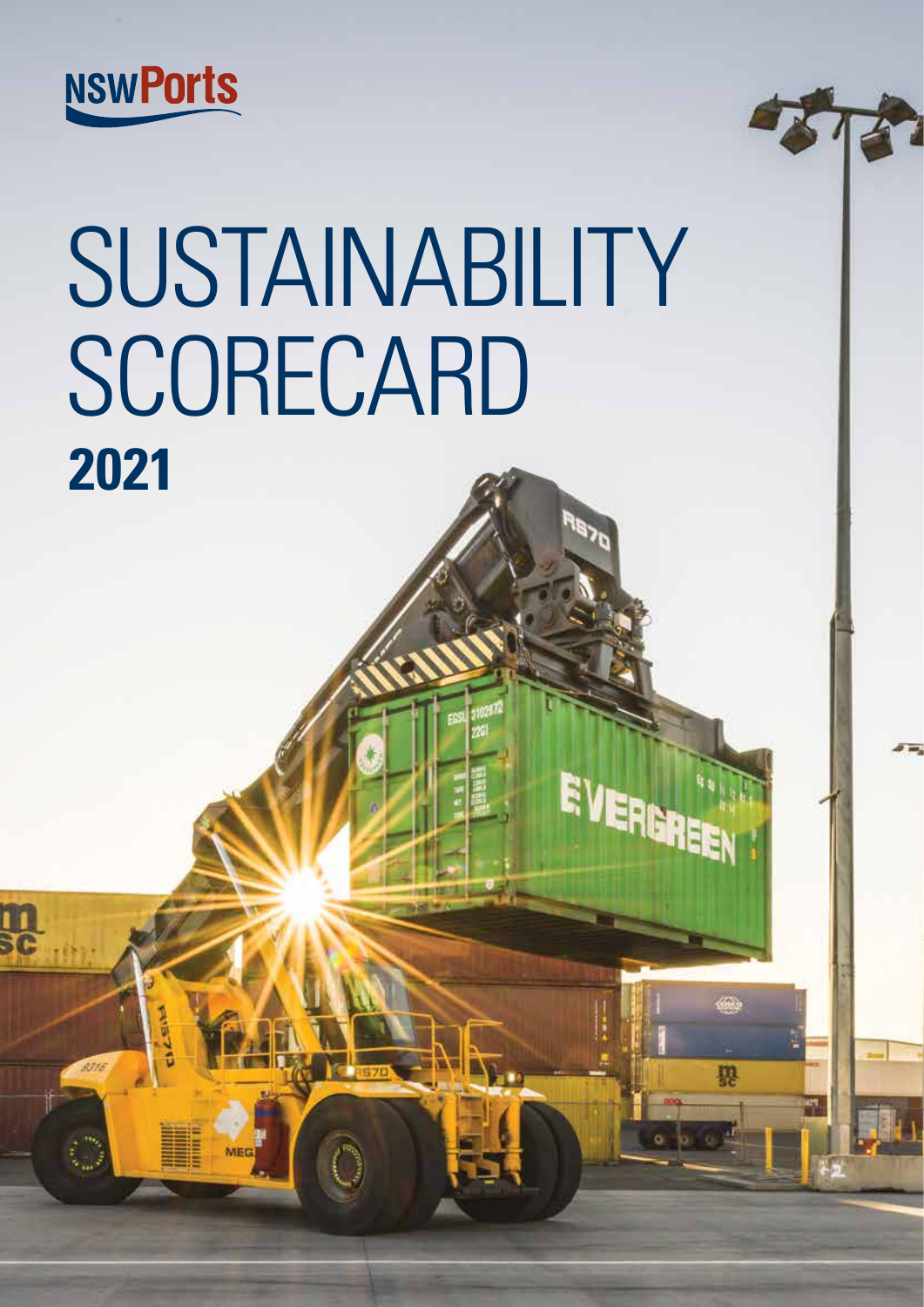### **Ou<sup>r</sup> Busines<sup>s</sup>**

Conducting our business sustainably



Creating sustainable trade growth Corporate governance Risk management Responsible procurement

**NSWPorts** 



Carbon management and climate change Environmental compliance Ecological and heritage conservation

### **Our E n vir o n ment**

Protecting

the

environment in

wh ci h we

e<sub>vera</sub>  $\delta$ 

Employee engagement

**O u r** <u>p</u> **e o p <sup>l</sup><sup>e</sup>**

Caring for o

ur p e ople



Community engagement Community investment

<sup>E</sup>ngagin<sup>g</sup> <sup>a</sup>n<sup>d</sup> <sup>s</sup>upportin<sup>g</sup> <sup>o</sup>u<sup>r</sup> <sup>c</sup>ommunitie<sup>s</sup>

## **O<sup>u</sup><sup>r</sup> C<sup>o</sup>mmunit<sup>y</sup>**

**2** NSW Ports I 2021 Sustainability Scorecard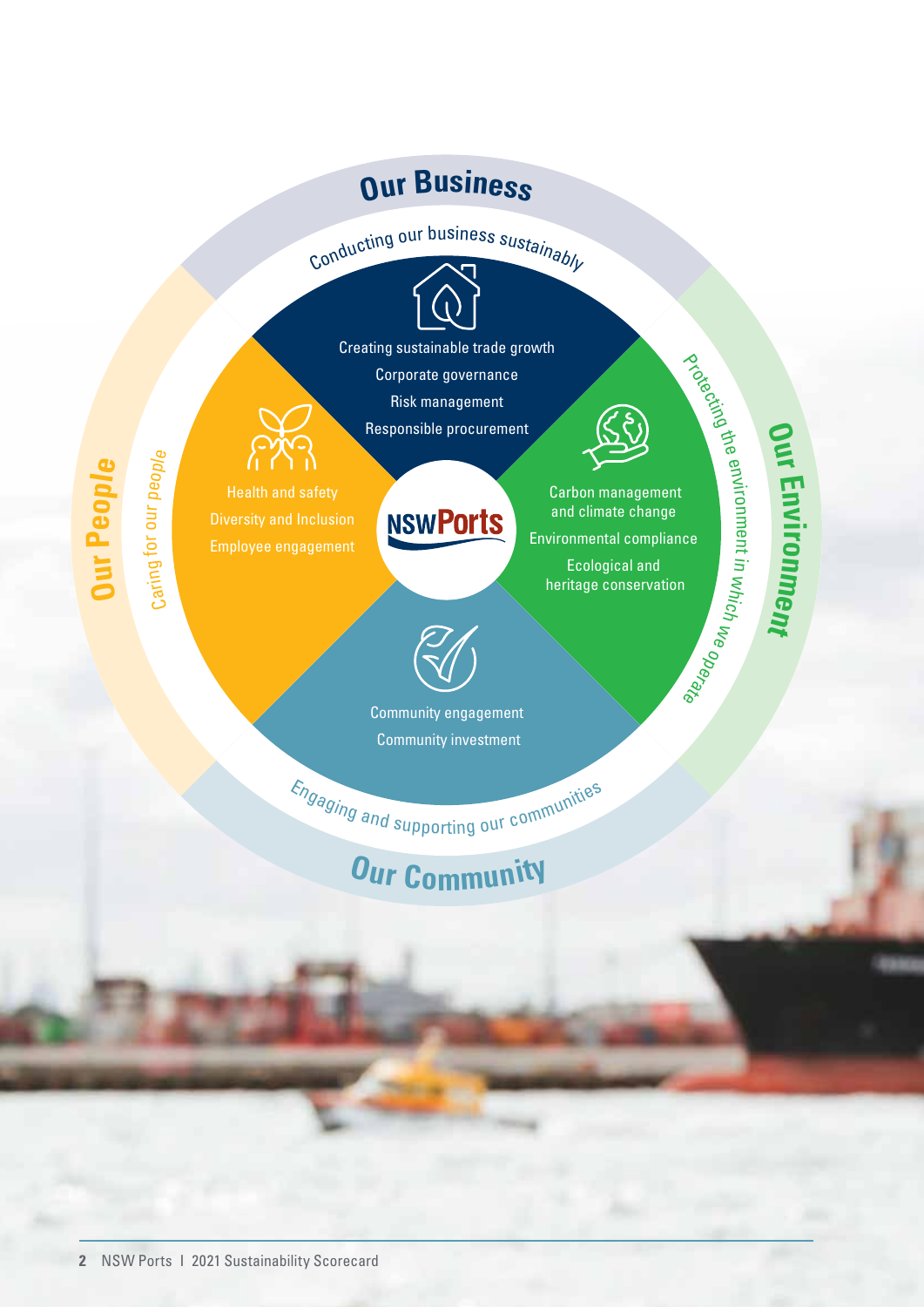## Welcome to the NSW Ports 2021 Sustainability Scorecard

Our vision is to be a world class port and logistics manager driving sustainable growth. To achieve ongoing success as an organisation we aim to build resilience in four key business areas Our Business, Our People, Our Environment and Our Community.

This Sustainability Scorecard provides an overview of our progress against the actions identified in the 2019 Sustainability Plan.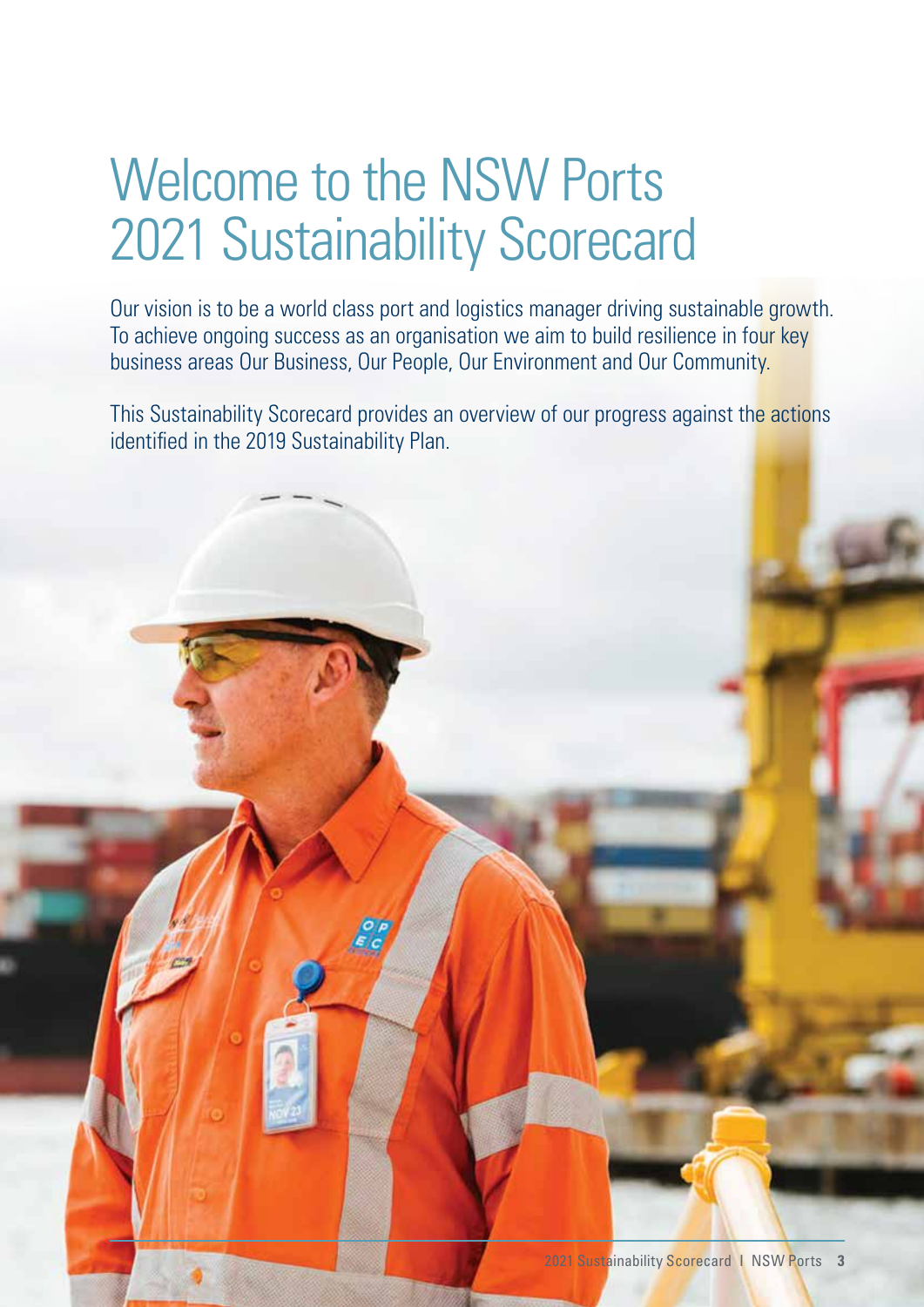## 2021 SUSTAINABILITY **SCORECARD**

The Sustainability Indicators shown in the table below were nominated in the 2019 NSW Ports Sustainability Plan. A number of these indicators have been referenced against the Global Reporting Initiative (GRI) – Sustainability Reporting Standards – The GRI references are noted against the relevant indicators.

### **Annual Indicators**

| <b>Indicators</b>                                                                                                   | <b>FY20 Results</b>                             | <b>FY21 results</b>                             | <b>Comments</b>                                                                                                                                                                                                                                            |
|---------------------------------------------------------------------------------------------------------------------|-------------------------------------------------|-------------------------------------------------|------------------------------------------------------------------------------------------------------------------------------------------------------------------------------------------------------------------------------------------------------------|
| Total economic contribution                                                                                         | \$4.4 <sub>bn</sub>                             | \$4.4 <sub>bn</sub>                             | Data was obtained from the BIS Oxford<br>Economics Study completed in 2018. <sup>1</sup>                                                                                                                                                                   |
| Total employment generation<br>(direct and indirect modelling)                                                      | 29,400 jobs 29,400 jobs                         |                                                 | Data was obtained from the BIS Oxford<br>Economics Study completed in 2018.                                                                                                                                                                                |
| Total volume of containers on<br>rail (TEU) at Port Botany                                                          | 414,582<br><b>TEU</b><br>18% rail<br>mode share | 394,365<br><b>TEU</b><br>15% rail<br>mode share | The volume and percentage of<br>containers moved by rail decreased<br>from FY20. This can be attributed to<br>shipping disruptions, industrial action,<br>rail capacity enhancement works at the<br>port and a shift of some volumes from<br>rail to road. |
| Volume of key dry bulk<br>products on rail (tonnes) at<br><b>Port Kembla</b>                                        | 3,153,767<br><b>TONNES</b>                      | 4,468,271<br><b>TONNES</b>                      | Volumes on rail were considerably<br>higher due to strong agricultural sector<br>performance post-drought.                                                                                                                                                 |
| Number of Board and<br><b>Executive level meetings</b><br>which specifically consider<br>enterprise risk management | 17                                              | 17                                              | Enterprise risk management<br>discussions remained consistent<br>between FY20 and FY21.                                                                                                                                                                    |
| <b>Combined area of industrial</b><br>zoned land surrounding<br><b>NSW Ports' properties</b>                        | 2,884 ha                                        | 2.884 <sub>ha</sub>                             | There was no change to industrial<br>land zonings surrounding NSW Ports'<br>properties in FY21.                                                                                                                                                            |
| <b>Total Greenhouse Gas</b><br><b>Emissions - NSW Ports</b><br>(scope 1 & 2)                                        | $2,011$ tco.e <sup>*</sup> $2,019$ tco.e        |                                                 | <b>Total Greenhouse Gas emissions</b><br>remained consistent in FY21. <sup>2</sup>                                                                                                                                                                         |

This figure was incorrectly reported in our 2020 Sustainability Scorecard as 1,969 tCO2e which related to our Scope 2 emissions only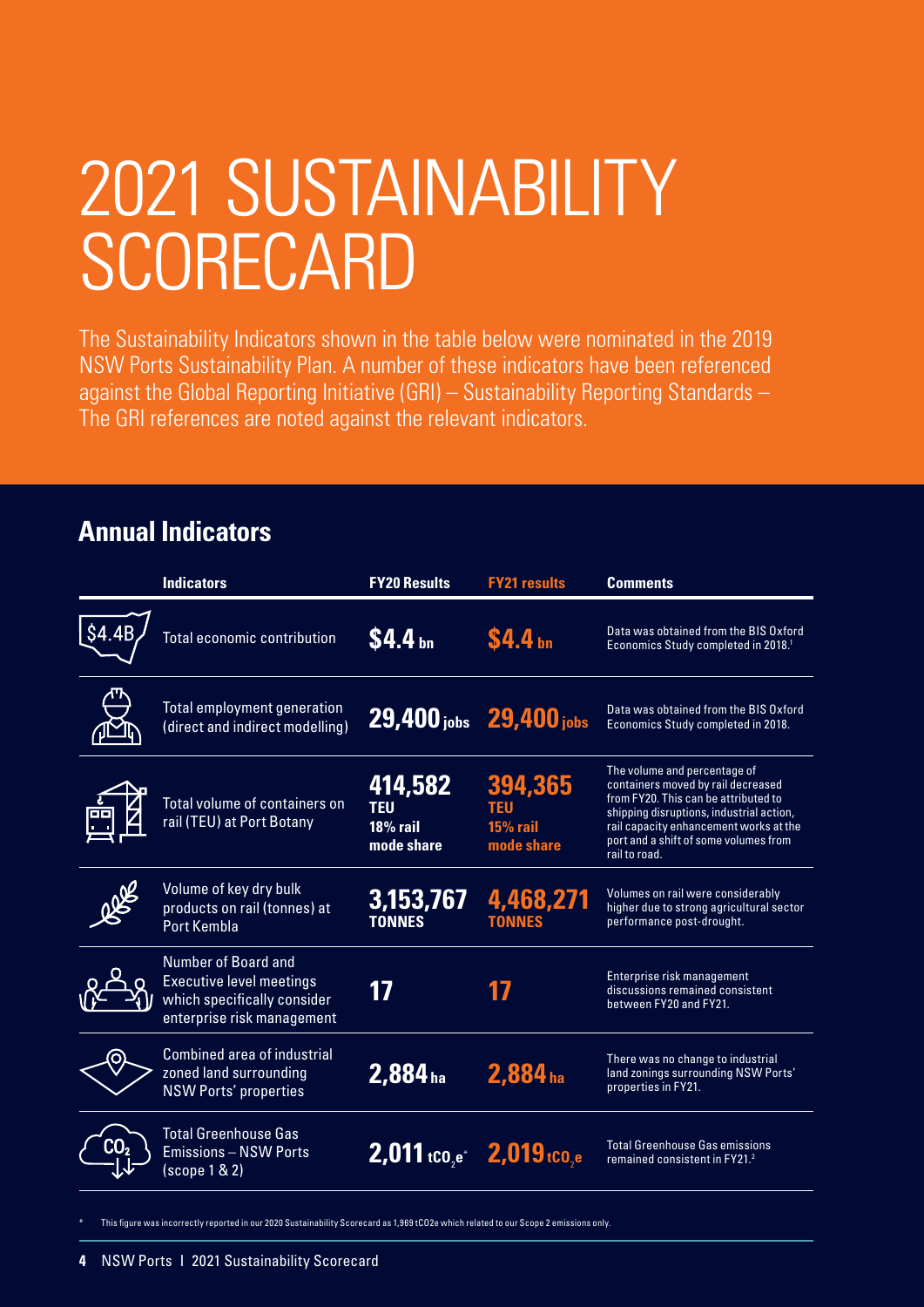

|                                                               | <b>Indicators</b>                                                                | <b>FY20 Results</b> | <b>FY21 results</b> | <b>Comments</b>                                                                                                                                                                                                                                                                                                               |
|---------------------------------------------------------------|----------------------------------------------------------------------------------|---------------------|---------------------|-------------------------------------------------------------------------------------------------------------------------------------------------------------------------------------------------------------------------------------------------------------------------------------------------------------------------------|
|                                                               | Number of environmental<br>incidents resulting in a<br>regulatory response       | 0                   | 0                   |                                                                                                                                                                                                                                                                                                                               |
|                                                               | <b>Community awareness and</b><br>opinion survey (benchmark<br>reputation score) | 67.9                | 69                  | NSW Ports second survey was<br>conducted in November 2021. For<br>the second time the survey returned<br>an above average score with an<br>increase in perceptions around the<br>transparency and responsiveness of<br>communication from NSW Ports.                                                                          |
|                                                               | <b>Environmental complaints</b><br>from community $-$<br>whole of port           | 26                  | 122                 | The sharp increase largely relates<br>to noise. Noise related complaints<br>rose during Covid lockdowns when<br>much of the port community were<br>at home and background noise was<br>reduced. Investigations are ongoing<br>and some initiatives to mitigate<br>sound related issues have been<br>successfully implemented. |
|                                                               | Number of community<br>consultative committee<br>meetings held                   | 10                  | 13                  | In FY21 we scheduled and held<br>13 meetings. <sup>3</sup>                                                                                                                                                                                                                                                                    |
|                                                               | Percentage of safety actions<br>completed by due date                            | 95%                 | 95%                 | This remained consistent between<br>FY20 and FY21.                                                                                                                                                                                                                                                                            |
|                                                               | <b>Greenhouse Gas Emissions</b><br>intensity - whole of port                     | n/a                 | n/a                 | First report is scheduled for FY22.                                                                                                                                                                                                                                                                                           |
| GRI Disclosure 201-1 from GRI 201: Economic Performance 2016. |                                                                                  |                     |                     |                                                                                                                                                                                                                                                                                                                               |

2. GRI Disclosures 305-1 and 305-2 from GRI 305: Emissions 2016.

3. GRI Disclosure 413-1 from GRI 413: Local Communities 2016.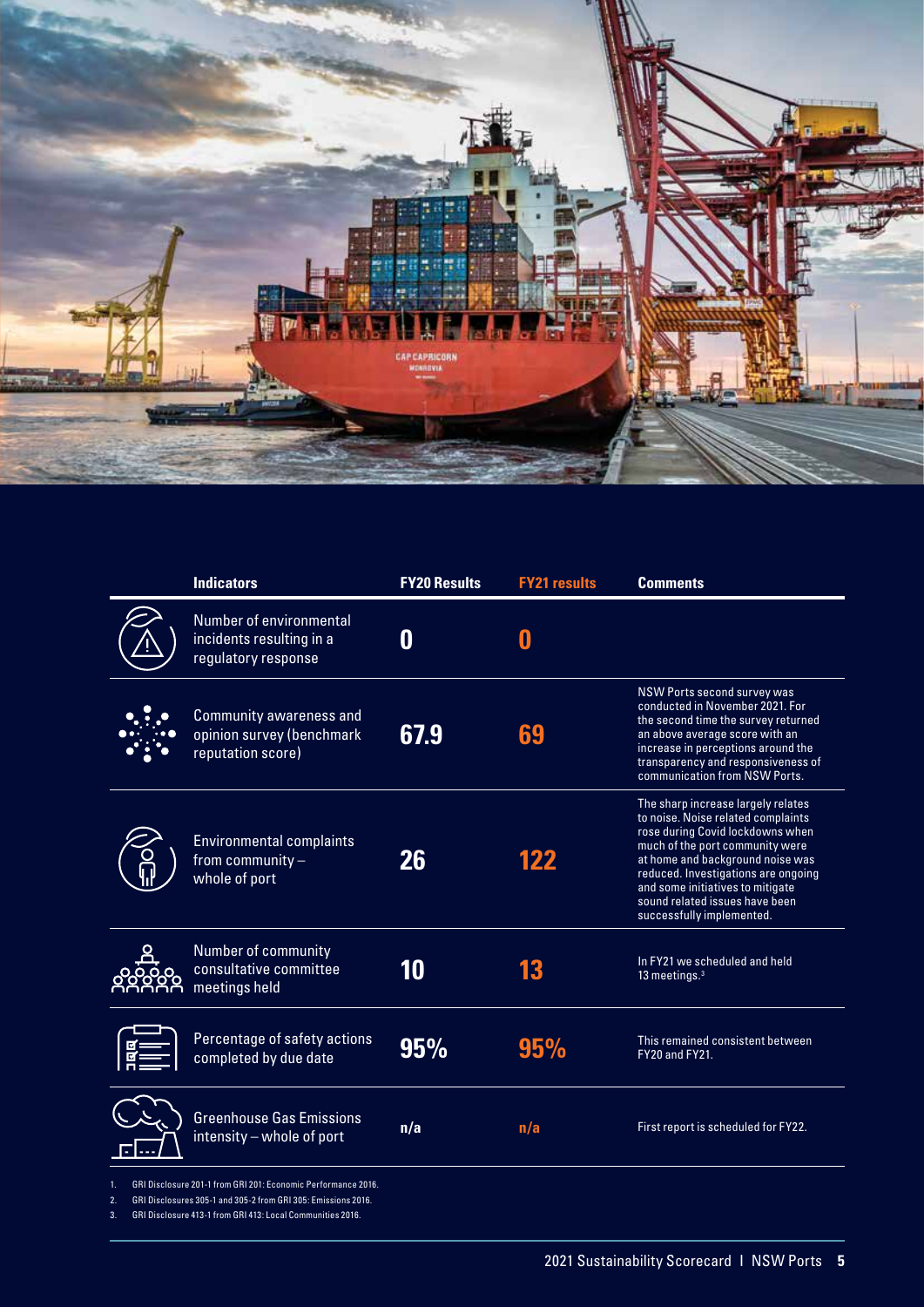## SUSTAINABILITY PLAN ACTIONS PROGRESS UPDATE

Our 2019 Sustainability Plan committed to a number of actions for our four key business areas. The following tables provide an update on the progress and status of each action.

## Our business

| <b>Actions</b>                                                                                                                                                                                                        | <b>Progress</b>    | <b>Comments</b>                                                                                                                                                                                                                        |
|-----------------------------------------------------------------------------------------------------------------------------------------------------------------------------------------------------------------------|--------------------|----------------------------------------------------------------------------------------------------------------------------------------------------------------------------------------------------------------------------------------|
| Develop a sustainability reporting<br>framework to provide a clear and<br>transparent representation of our<br>sustainability indicators and results                                                                  | <b>COMPLETE</b>    | This Sustainability Scorecard provides the framework<br>for our sustainability reporting.                                                                                                                                              |
| <b>Develop a NSW Ports Sustainable</b><br><b>Procurement Policy</b>                                                                                                                                                   | <b>IN PROGRESS</b> | In FY20, NSW Ports Procurement Policy was updated to<br>include references to sustainable procurement. In FY22,<br>NSW Ports will launch an accompanying Sustainable<br>Procurement Guideline to support the changes to<br>the policy. |
| Determine the relationship between<br>key operational improvements<br>(e.g. rail transport of containers)<br>and environmental outcomes<br>(e.g. reduced emissions) for<br><b>NSW Ports' assets and supply chains</b> | <b>IN PROGRESS</b> |                                                                                                                                                                                                                                        |
| <b>Progress Stage 1 of the rail capacity</b><br>enhancement program at Port Botany                                                                                                                                    | <b>IN PROGRESS</b> | New 300 metre rail sidings and automated cranes<br>have been installed and are operational. Extension to<br>600 metre rail sidings is on track for completion in 2023.                                                                 |
| <b>Update the existing long-term</b><br>land-use hazard and risk for Port<br><b>Botany for land-use and emergency</b><br>management planning                                                                          | <b>IN PROGRESS</b> |                                                                                                                                                                                                                                        |
| <b>Introduce a NSW Ports Sustainable</b><br><b>Development Code for consistent</b><br>inclusion of sustainability elements in<br>all port and intermodal developments                                                 | <b>IN PROGRESS</b> | Delays have pushed the completion date for this work<br>into FY22.                                                                                                                                                                     |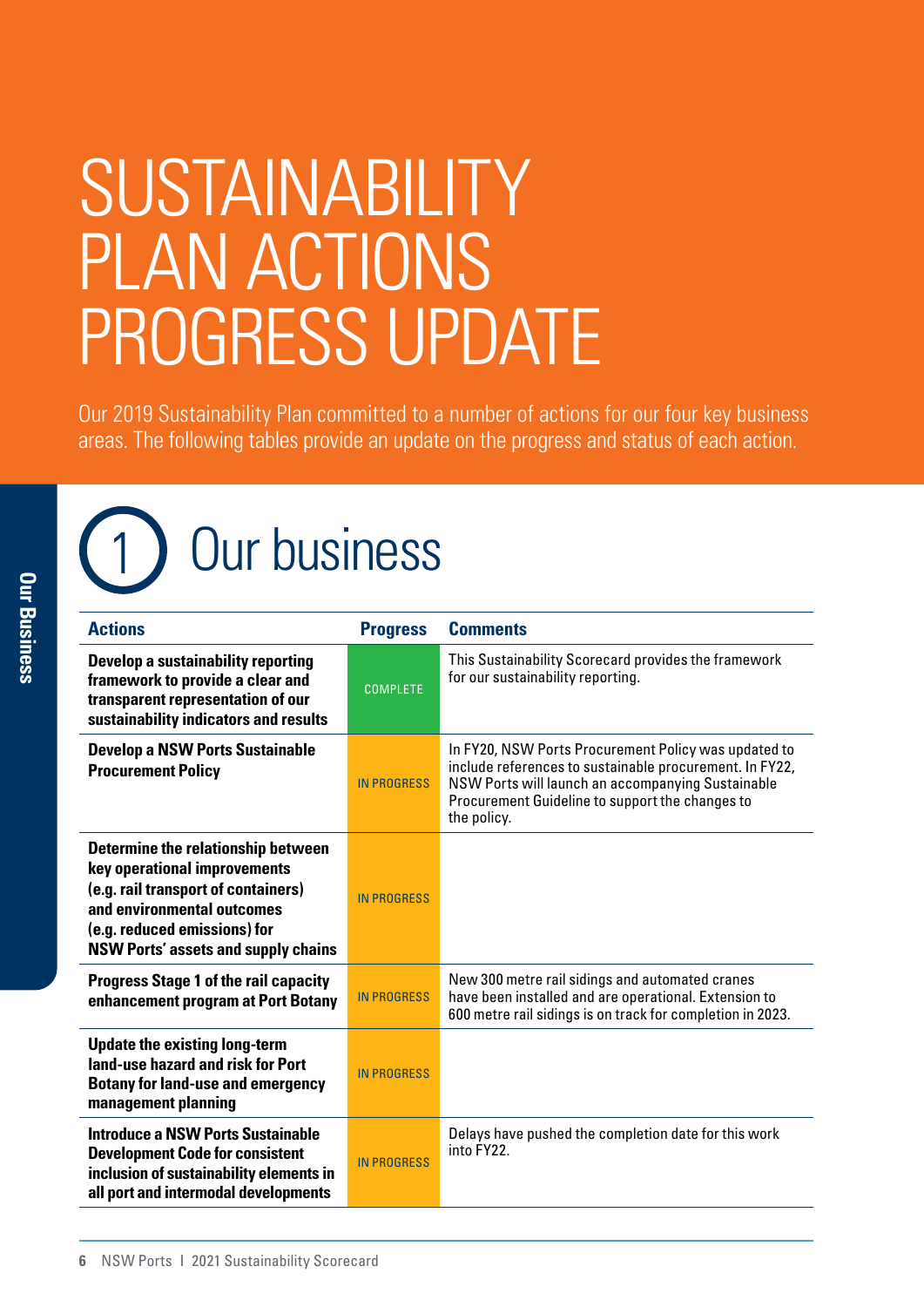| <b>Actions</b>                                                                                                                                                                                                                 | <b>Progress</b>             | <b>Comments</b>                                                                                                                                                                                                                                                                                                                                                                                                                                                                                                                                                                                                                                                                                                                                                                                                                                                                                                                                                                                                                                                                                                                                                                           |
|--------------------------------------------------------------------------------------------------------------------------------------------------------------------------------------------------------------------------------|-----------------------------|-------------------------------------------------------------------------------------------------------------------------------------------------------------------------------------------------------------------------------------------------------------------------------------------------------------------------------------------------------------------------------------------------------------------------------------------------------------------------------------------------------------------------------------------------------------------------------------------------------------------------------------------------------------------------------------------------------------------------------------------------------------------------------------------------------------------------------------------------------------------------------------------------------------------------------------------------------------------------------------------------------------------------------------------------------------------------------------------------------------------------------------------------------------------------------------------|
| <b>Complete energy audits of road, rail</b><br>and common user infrastructure<br>lighting for the roll out of LED lighting                                                                                                     | TO BE<br><b>COMMENCED</b>   | Much of the infrastructure lighting at our properties<br>has been upgraded to LED. A final audit to identify any<br>remaining opportunities will be completed in FY22.                                                                                                                                                                                                                                                                                                                                                                                                                                                                                                                                                                                                                                                                                                                                                                                                                                                                                                                                                                                                                    |
| Advocacy for protection of ports,<br>intermodals, freight corridors and<br>surrounding industrial lands                                                                                                                        | COMPLETE/<br><b>ONGOING</b> | In FY21, NSW Ports continued to monitor local development<br>applications with the aim to reduce land use conflict.<br>Six submissions were made in relation to residential<br>developments within the vicinity of the Enfield Intermodal<br>Logistics Centre which had the potential to impact the<br>site's ability to operate efficiently. Similarly, a submission<br>was made in relation to a residential development within<br>the vicinity of Port Botany that also had the potential to<br>impact the site's ability to operate efficiently. NSW Ports<br>also provided a submission of support on the proposed<br>modification of conditions relating to truck marshalling<br>and storage of shipping containers at an industrial site<br>in Banksmeadow, endorsing the use of the site but<br>recommending a number of conditions to mitigate acoustic<br>impacts on surrounding residential receivers.<br>NSW Ports provided a submission on the proposed<br>Employment Zones Reforms and the proposed new Design<br>and Place State Environmental Planning Policy which have<br>the potential to reshape industrial and non-industrial land<br>surrounding NSW Ports' assets. |
| <b>Engagement with government</b><br>agencies on improved road<br><b>connections to Port Botany</b>                                                                                                                            | COMPLETE/<br>ONGOING        | During FY21, NSW Ports continued to engage with<br>Transport for NSW in regard to improving existing road<br>connections to Port Botany. NSW Ports also engaged<br>Councils, government agencies, and the Greater Sydney<br>Commission in ensuring the existing road corridors to and<br>from Port Botany are recognised in considering sensitive<br>and light-vehicle-generating developments.                                                                                                                                                                                                                                                                                                                                                                                                                                                                                                                                                                                                                                                                                                                                                                                           |
| <b>Obtain Infrastructure Sustainability</b><br><b>Rating for design and construction</b><br>of the Brotherson Dock Life<br><b>Extension Project</b>                                                                            | <b>IN PROGRESS</b>          | Due for completion in FY22.                                                                                                                                                                                                                                                                                                                                                                                                                                                                                                                                                                                                                                                                                                                                                                                                                                                                                                                                                                                                                                                                                                                                                               |
| <b>Review and update the Port Botany</b><br><b>Traffic Management Plan</b>                                                                                                                                                     | <b>COMPLETE</b>             | A review of the Port Botany Traffic Management plan<br>was completed in FY20. The Plan provides clarity around<br>the requirements for traffic management and acts as a<br>user guide for port tenants to enable them to write their<br>own site specific traffic management plans.                                                                                                                                                                                                                                                                                                                                                                                                                                                                                                                                                                                                                                                                                                                                                                                                                                                                                                       |
| <b>Establish monitoring and data</b><br>management systems for key<br>environmental factors (such<br>as wind, solar, noise) and<br>investigate relationships between<br>operational activities and<br>environmental parameters | <b>IN PROGRESS</b>          | Investigation of a cohesive and centralised data<br>management system for noise and weather data<br>commenced in FY21 and is due for completion in FY22.                                                                                                                                                                                                                                                                                                                                                                                                                                                                                                                                                                                                                                                                                                                                                                                                                                                                                                                                                                                                                                  |
| <b>Complete a road traffic study at</b><br><b>Port Kembla to monitor road traffic</b><br>volumes and assist with land use<br>planning and impact assessment                                                                    | TO BE<br><b>COMMENCED</b>   | Due to be completed by FY23.                                                                                                                                                                                                                                                                                                                                                                                                                                                                                                                                                                                                                                                                                                                                                                                                                                                                                                                                                                                                                                                                                                                                                              |
| <b>Update economic benefits studies</b><br>for Port Botany and Port Kembla                                                                                                                                                     | TO BE<br><b>COMMENCED</b>   | Due to be completed by FY23.                                                                                                                                                                                                                                                                                                                                                                                                                                                                                                                                                                                                                                                                                                                                                                                                                                                                                                                                                                                                                                                                                                                                                              |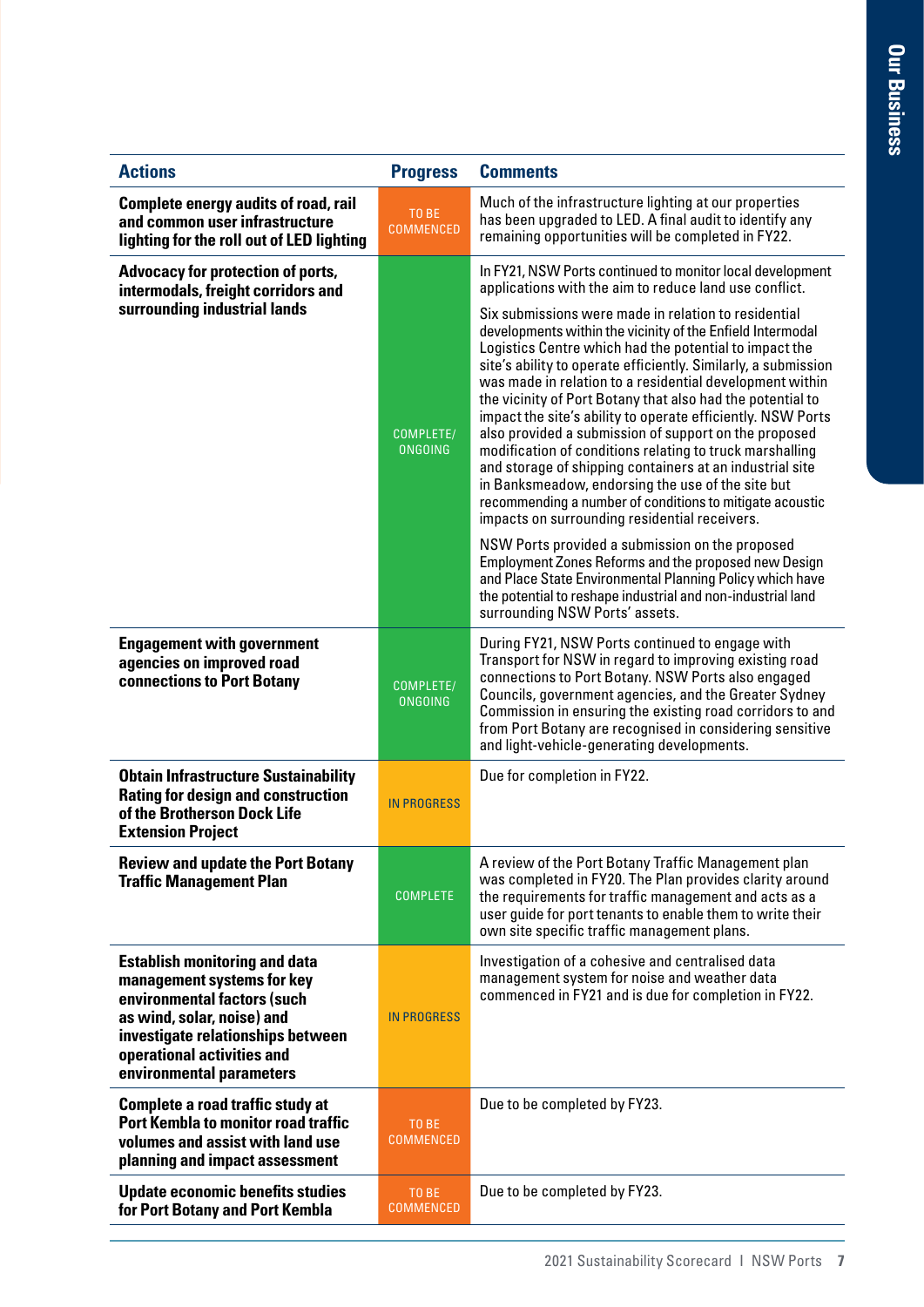# 2 Our Environment

| <b>Actions</b>                                                                                                                                                                              | <b>Progress</b>             | <b>Comments</b>                                                                                                                                                                                                                                                                                                                                   |
|---------------------------------------------------------------------------------------------------------------------------------------------------------------------------------------------|-----------------------------|---------------------------------------------------------------------------------------------------------------------------------------------------------------------------------------------------------------------------------------------------------------------------------------------------------------------------------------------------|
| <b>Continue Implementation</b><br>of the Environmental Ship<br><b>Incentive for Port Botany</b><br>and Port Kembla                                                                          | COMPLETE/<br>ONGOING        | As at 30 June 2021, there were 358 vessels registered with<br><b>NSW Ports.</b>                                                                                                                                                                                                                                                                   |
| <b>Complete heritage</b><br>conservation works on the<br><b>Mobile Steam Crane at Port</b><br><b>Kembla to preserve local</b><br>heritage values                                            | <b>COMPLETE</b>             | Completed in FY19.                                                                                                                                                                                                                                                                                                                                |
| <b>Assess the risks of firefighting</b><br>foams and evaluate<br>replacement options to<br>better protect human health<br>and local environmental<br>conditions on land and in<br>the water | <b>COMPLETE</b>             | Completed in FY20. We are continuing to work with the NSW<br>Environment Protection Authority (EPA) regarding appropriate<br>foam products for use in a port environment.                                                                                                                                                                         |
| Develop a noise model for<br><b>Port Botany to plan for buffers</b><br>and controls                                                                                                         | COMPLETE/<br>ONGOING        | A noise model has been developed and validated for current<br>operating scenarios. The model is suitable for further<br>development to predict noise impacts from future operations<br>that could be used as a basis for discussions with the EPA and<br>planning authorities about appropriate planning controls for<br>surrounding developments |
| <b>Complete whole of site energy</b><br>and air emissions inventories<br>at each location to identify<br>opportunities for improvement<br>and measure the benefits of<br>new initiatives    | COMPLETE/<br>ONGOING        | The Port Botany and Port Kembla baseline air emissions<br>inventories were completed in FY21. The inventories will be<br>refined and updated over time.                                                                                                                                                                                           |
| <b>Establish a noise monitoring</b><br>network at Enfield                                                                                                                                   | <b>IN PROGRESS</b>          | The network will be comprised of 3 monitors. One was installed<br>in FY21 with the remaining 2 to be installed in FY22.                                                                                                                                                                                                                           |
| <b>Complete Enfield</b><br>revegetation works                                                                                                                                               | <b>COMPLETE</b>             | Revegetation works are now complete. Ongoing work is focused<br>on maintenance and improvements.                                                                                                                                                                                                                                                  |
| <b>Continue partnership with the</b><br><b>University of Wollongong's</b><br><b>Port Kembla off-shore</b><br>anchorage research project                                                     | COMPLETE/<br><b>ONGOING</b> | Partnership continued in FY21. The UNSW team is exploring the<br>opportunity to integrate habitat conservation with the creation<br>of designated offshore anchorages at Port Kembla.                                                                                                                                                             |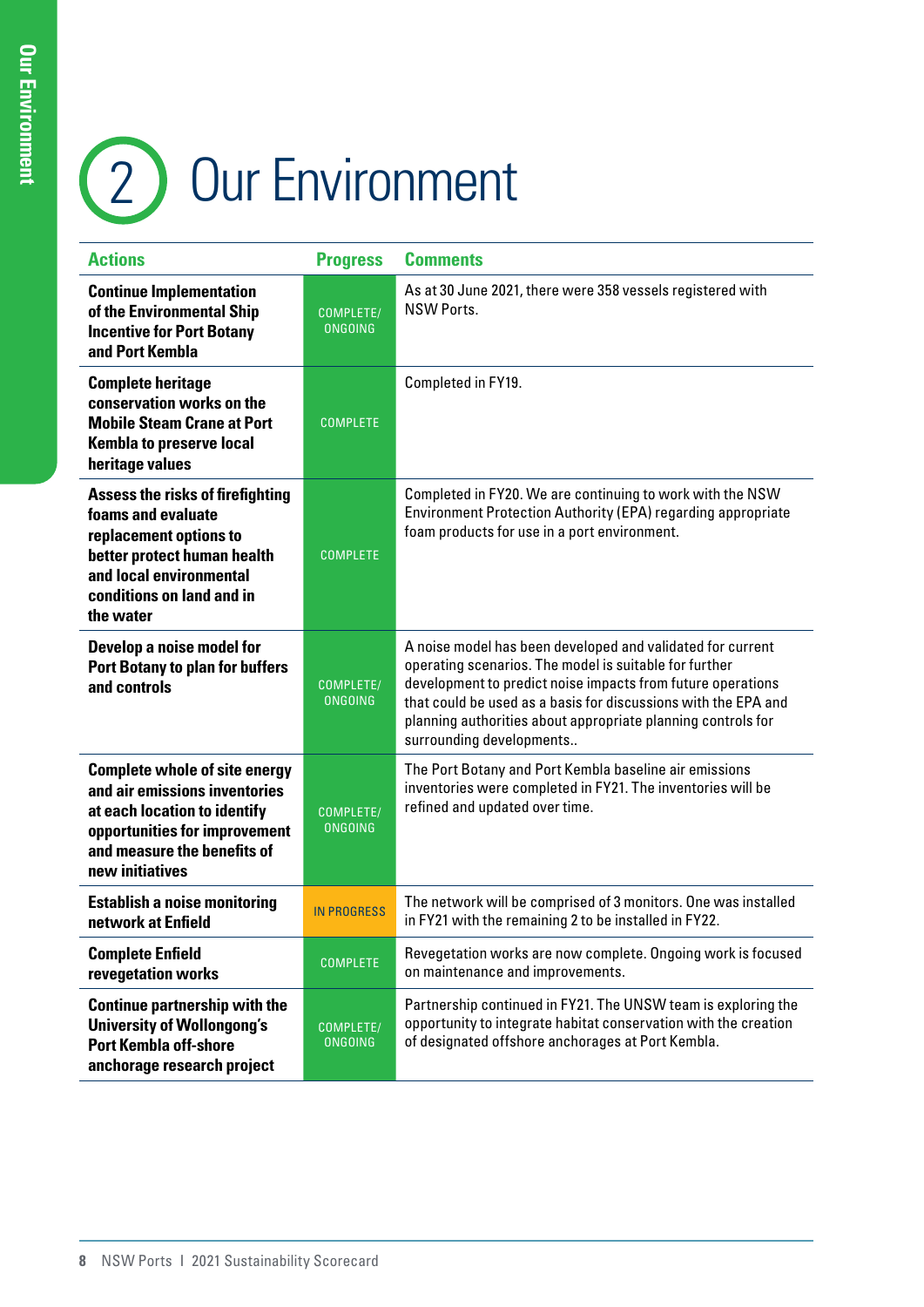

| <b>Actions</b>                                                                                                                                                        | <b>Progress</b>      | <b>Comments</b>                                                                                                                                                                                                                                                                                                                                                                                                                                                                                                                                                                                                                                                                                                        |
|-----------------------------------------------------------------------------------------------------------------------------------------------------------------------|----------------------|------------------------------------------------------------------------------------------------------------------------------------------------------------------------------------------------------------------------------------------------------------------------------------------------------------------------------------------------------------------------------------------------------------------------------------------------------------------------------------------------------------------------------------------------------------------------------------------------------------------------------------------------------------------------------------------------------------------------|
| <b>Continue partnership with</b><br><b>Conservation Volunteers</b><br>(CVA) Australia and Bayside<br><b>Council to restore vegetation</b><br>in Sir Joseph Banks Park | COMPLETE/<br>ONGOING | NSW Ports' support for CVA continued throughout FY21,<br>concluding the three-year partnership which has achieved:<br>Planting of over 11,500 shrubs and plants<br>Removal of 28,000m <sup>2</sup> of invasive species (weeds and<br>$\bullet$<br>non-indigenous plants)<br>Collection and removal of over 210kg of rubbish<br>$\bullet$<br>Provision of education, engagement, connection and<br>$\bullet$<br>improved wellbeing for over 700 volunteers engaged<br>Over 70 volunteer days.<br>$\bullet$<br>The combined contribution from volunteers engaged by this<br>program to date equates to over \$170,000 worth of value to the<br>community. The partnership has been renewed for a further<br>three years. |
| <b>Maintain and update</b><br>environmental management<br>plans (EMPs) and compliance<br>tracking programs                                                            | COMPLETE/<br>ONGOING | All NSW Ports sites operate under EMPs which stipulate<br>standards for environmental compliance and monitoring of all<br>sites. NSW Ports maintained a compliance tracking program<br>to ensure we are meeting requirements of our development<br>approvals and actively managing environmental performance.                                                                                                                                                                                                                                                                                                                                                                                                          |
| <b>Continue to maintain</b><br>established Green and Golden<br><b>Bell Frog (GGBF) habitat areas</b><br>at Port Kembla and Enfield                                    | COMPLETE/<br>ONGOING | NSW Ports is actively preserving both GGBF conservation areas<br>and has improved the frog pond infrastructure at Enfield in FY21.                                                                                                                                                                                                                                                                                                                                                                                                                                                                                                                                                                                     |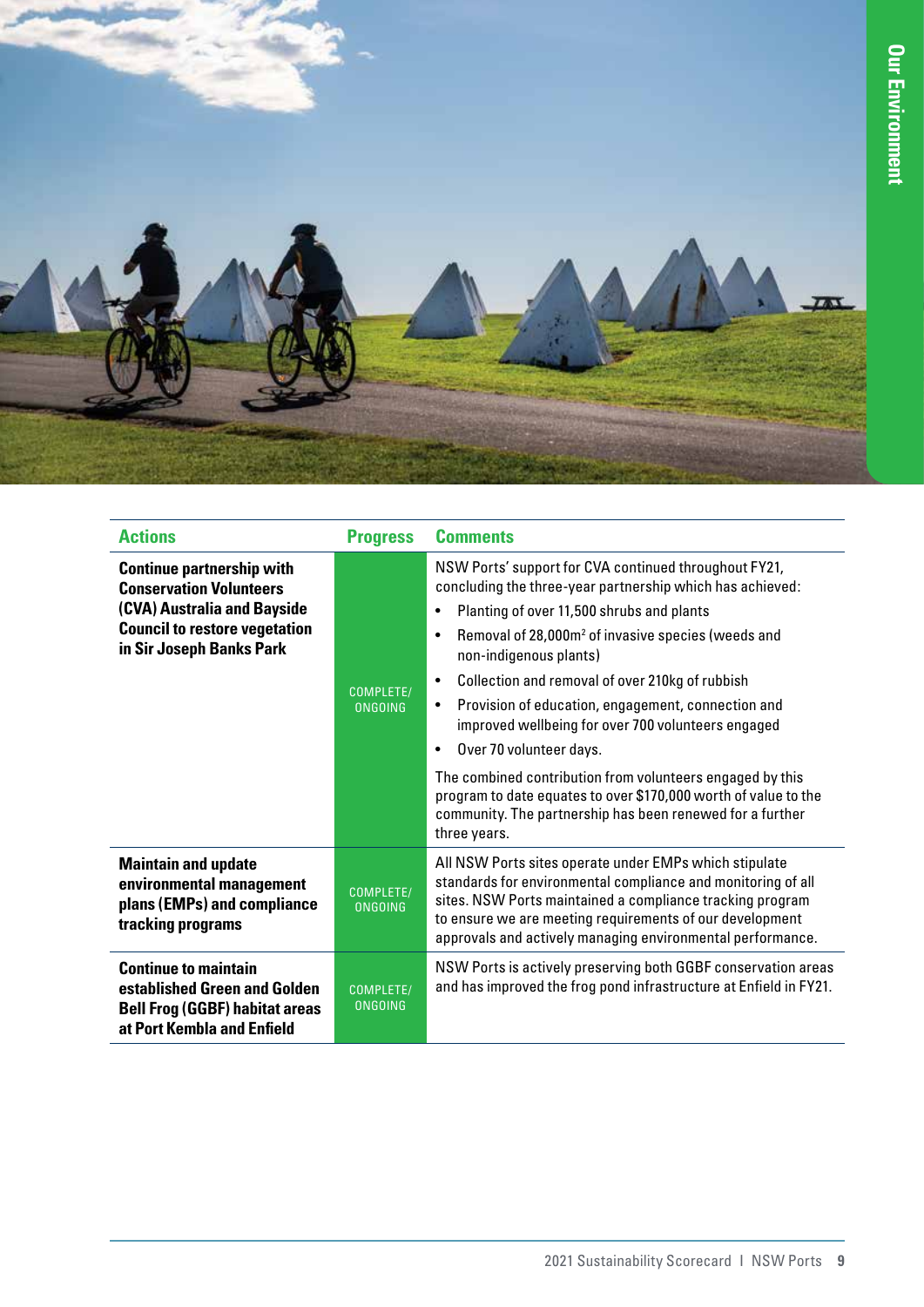# 3 Our Community

| <b>Actions</b>                                                                                                                                    | <b>Progress</b>      | <b>Comments</b>                                                                                                                                                                                                                                                                                                                                                                                                                                                                                                                                                                                                                                                                                                                                                          |
|---------------------------------------------------------------------------------------------------------------------------------------------------|----------------------|--------------------------------------------------------------------------------------------------------------------------------------------------------------------------------------------------------------------------------------------------------------------------------------------------------------------------------------------------------------------------------------------------------------------------------------------------------------------------------------------------------------------------------------------------------------------------------------------------------------------------------------------------------------------------------------------------------------------------------------------------------------------------|
| <b>Provide sponsorships and</b><br>donations to organisations<br>that benefit local communities<br>and the environment                            |                      | In FY21, NSW Ports launched its inaugural Community Care<br>Grants Program, awarding over \$150,000 to support local<br>projects, services and initiatives that benefit communities living<br>in close proximity to NSW Ports' operations at Port Botany,<br>Port Kembla, Enfield Intermodal Logistics Centre and Cooks<br>River Intermodal Terminal.<br>NSW Ports also led a number of initiatives to recognise and<br>support seafarers. This included:<br>Organising a Christmas gift and greeting card campaign,<br>$\bullet$<br>inviting the Illawarra community to write a card to a<br>seafarer to go into gift bags. Over 120 bags were delivered<br>to vessels during the Christmas period.<br>With funding from the IFM Community Grants Program,<br>$\bullet$ |
|                                                                                                                                                   | COMPLETE/<br>ONGOING | purchasing WiFi routers for use by seafarers in port at DP<br>World's Sydney terminal so they could connect more easily<br>with family and friends.<br><b>Collaborating with Mission to Seafarers and Sister Mary</b><br>$\bullet$<br>Leahy to thank seafarers on board vessels docked at Port<br>Botany and Port Kembla on World Seafarer Day. Together,<br>we delivered 245 locally made pizzas to over 300 seafarers.                                                                                                                                                                                                                                                                                                                                                 |
|                                                                                                                                                   |                      | NSW Ports continued sponsorship of a range of community<br>groups including:                                                                                                                                                                                                                                                                                                                                                                                                                                                                                                                                                                                                                                                                                             |
|                                                                                                                                                   |                      | Surf life-saving clubs in Port Kembla, Maroubra and<br>South Maroubra.                                                                                                                                                                                                                                                                                                                                                                                                                                                                                                                                                                                                                                                                                                   |
|                                                                                                                                                   |                      | A local schools community permaculture program in<br>$\bullet$<br>the Illawarra.                                                                                                                                                                                                                                                                                                                                                                                                                                                                                                                                                                                                                                                                                         |
|                                                                                                                                                   |                      | The Sydney and Port Kembla branches of the Mission<br>$\bullet$<br>to Seafarers.                                                                                                                                                                                                                                                                                                                                                                                                                                                                                                                                                                                                                                                                                         |
|                                                                                                                                                   |                      | A volunteer run referee organisation supporting clubs and<br>$\bullet$<br>schools in the Riverina region.                                                                                                                                                                                                                                                                                                                                                                                                                                                                                                                                                                                                                                                                |
| <b>Complete the regional tour of</b><br>the public exhibition Container<br>- the Box that Changed<br>the World                                    | <b>COMPLETE</b>      | The 'Container – the Box that Changed the World' exhibition<br>completed its regional tour of NSW in October 2019. Total<br>visitation for the NSW tour from 20 October 2018 until<br>13 October 2019 was over 250,000 people.                                                                                                                                                                                                                                                                                                                                                                                                                                                                                                                                           |
| <b>Establish a forum for</b><br>regularly communicating and<br>collaborating on sustainability<br>initiatives with port and<br>intermodal tenants | TO BE<br>COMMENCED   | Covid-19 disruptions have impacted the establishment of this<br>forum. We hope to be able to progress it in FY22.                                                                                                                                                                                                                                                                                                                                                                                                                                                                                                                                                                                                                                                        |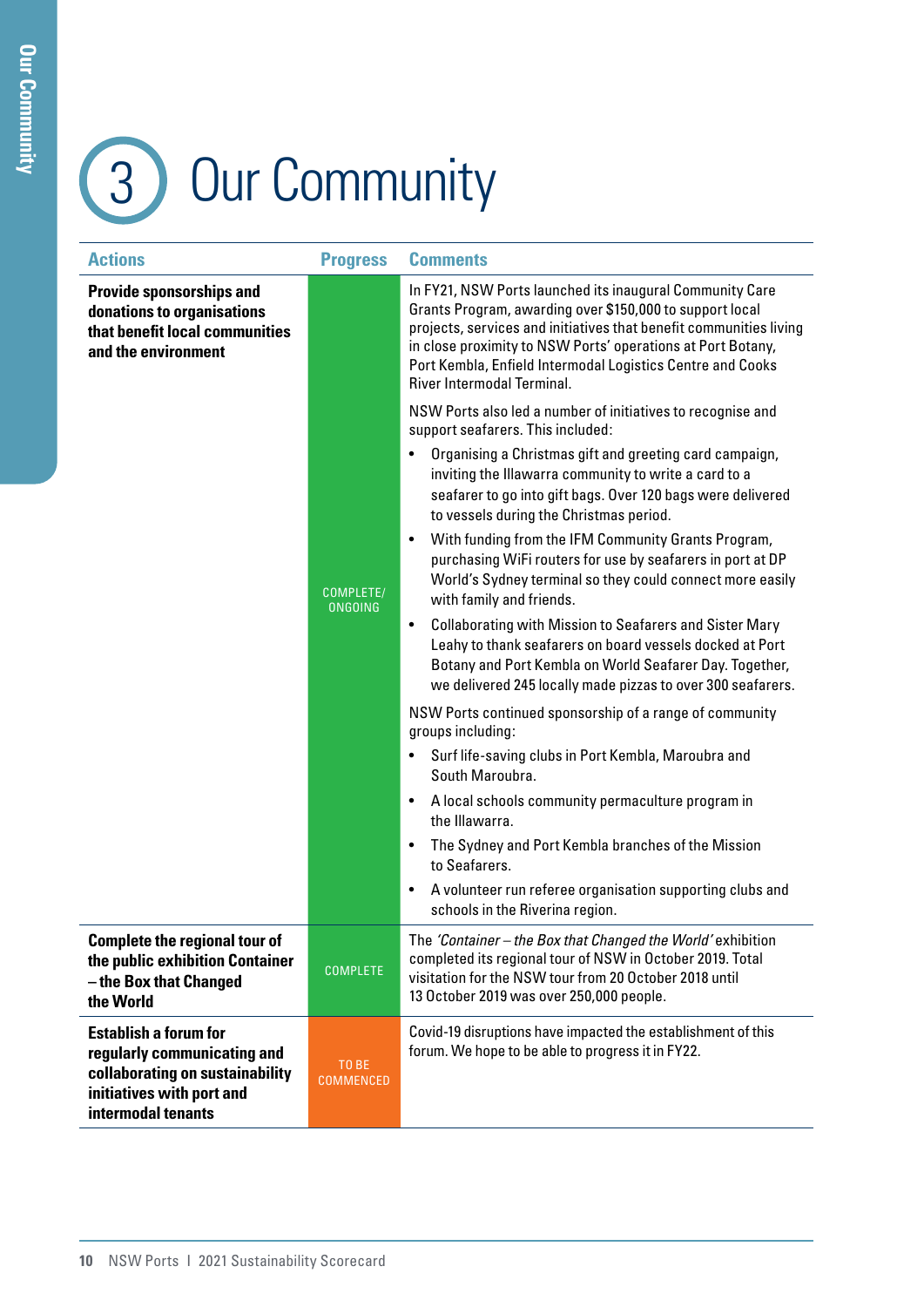

| <b>Actions</b>                                                                                                                                  | <b>Progress</b>             | <b>Comments</b>                                                                                                                                                                                                                                                                                                      |
|-------------------------------------------------------------------------------------------------------------------------------------------------|-----------------------------|----------------------------------------------------------------------------------------------------------------------------------------------------------------------------------------------------------------------------------------------------------------------------------------------------------------------|
| Undertake a stakeholder and<br>community perception survey<br>of NSW Ports business                                                             | <b>COMPLETE</b>             | In November 2020, NSW Ports conducted an online 'pulse<br>check' reputation survey with over 200 randomly selected<br>community members, seeking feedback on overall perceptions<br>of NSW Ports and NSW Ports' operations. The survey returned<br>an above average score of 69.                                     |
|                                                                                                                                                 |                             | Perceptions around the transparency and responsiveness of<br>communication from NSW Ports increased, suggesting that<br>efforts to maintain clear communication during a challenging<br>year have helped strengthen the organisation's reputation with<br>the community.                                             |
| <b>Regularly host community</b><br>consultative committees at<br><b>Port Botany, Port Kembla</b>                                                | COMPLETE/<br><b>ONGOING</b> | NSW Ports facilitates quarterly community consultation<br>committee meetings with local stakeholders and community<br>representatives in Port Botany, Port Kembla and Enfield.                                                                                                                                       |
| and Enfield                                                                                                                                     |                             | Meetings throughout FY21 were adapted in line with<br>COVID-19 restrictions and were held mostly over video<br>conference. Outside of these scheduled meetings, NSW<br>Ports keeps community groups updated via phone, email,<br>social media channels and through our website notification<br>subscription service. |
| <b>Continue to host collaborative</b><br>sustainability events (such as<br><b>Business Clean Up Australia</b><br>Day) with staff and tenants at | COMPLETE/<br><b>ONGOING</b> | NSW Ports led three Clean up Australia Day initiatives with<br>port tenants and community across Port Botany, Port Kembla<br>and Enfield Intermodal Logistics Centre, removing 38 bags of<br>rubbish with the help of over 70 volunteers.                                                                            |
| our ports                                                                                                                                       |                             | The business also participated in a special tree planting<br>initiative in May at Sir Joseph Banks Park, contributing to the<br>planting of over 2,000 shrubs and plants.                                                                                                                                            |
|                                                                                                                                                 |                             | In June the NSW Ports team marked World Environment Day<br>2021 by participating in Conservation Volunteers Australia's<br>largest annual planting event at Cooks River Landing Lights<br>Wetland. The event successfully planted over 6,500 seedlings.                                                              |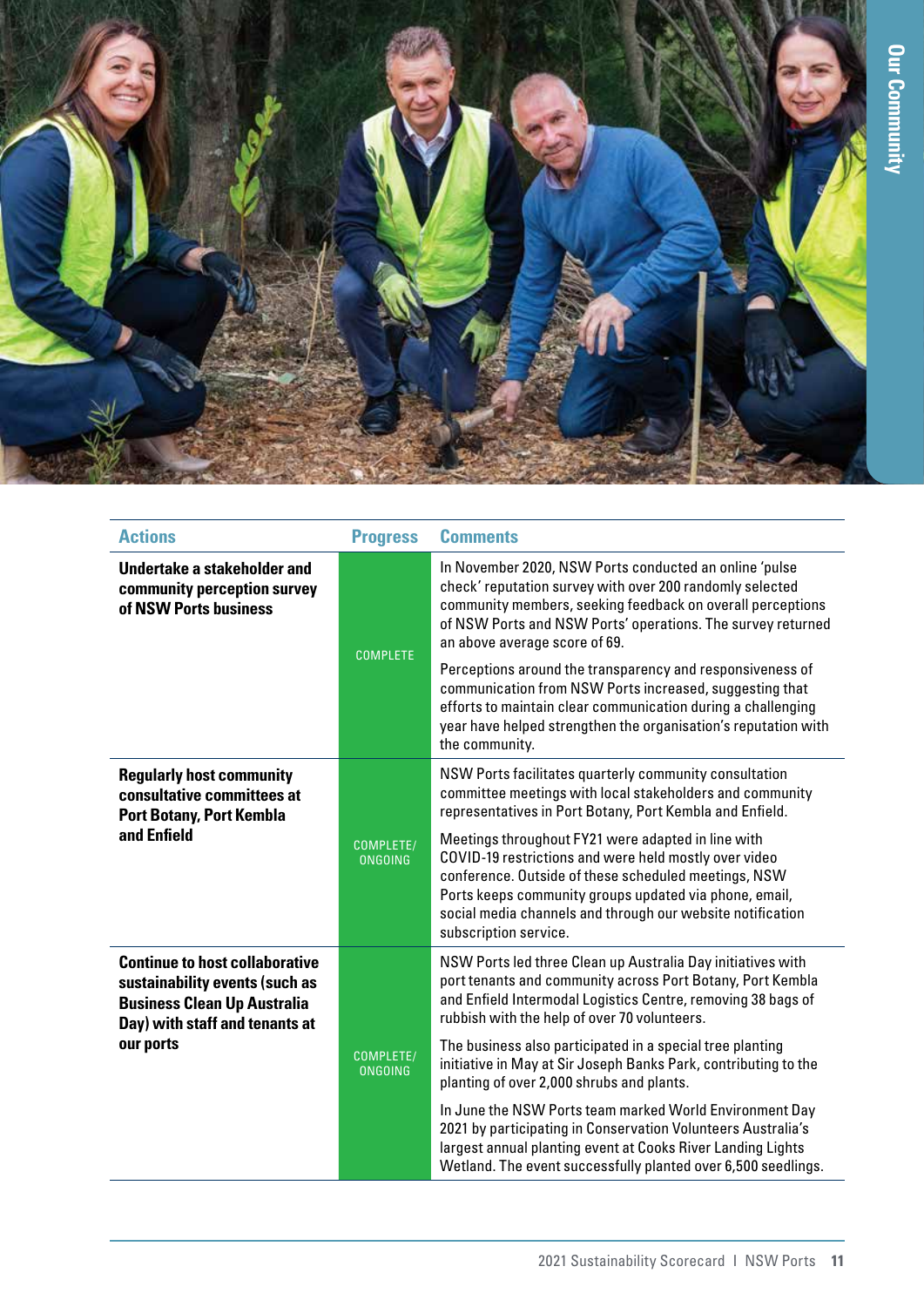

## 4 Our People

| <b>Actions</b>                                                                                                                                                                 | <b>Progress</b>             | <b>Comments</b>                                                                                                                                                                                                                                                                                                    |
|--------------------------------------------------------------------------------------------------------------------------------------------------------------------------------|-----------------------------|--------------------------------------------------------------------------------------------------------------------------------------------------------------------------------------------------------------------------------------------------------------------------------------------------------------------|
| <b>Continue to hold regular staff</b><br><b>WHS Committee meetings</b>                                                                                                         | COMPLETE/<br>ONGOING        | NSW Ports' internal WHS committee representatives meet<br>every 2 months to support continuous improvement in our<br>safety culture.                                                                                                                                                                               |
| <b>Continue to undertake regular</b><br>workplace inspections<br>and Executive due<br>diligence reviews                                                                        | COMPLETE/<br>ONGOING        | Workplace inspections are completed by internal WHS<br>committee representatives quarterly and each Executive<br>member undertakes one due diligence review annually.<br>All inspections and due diligence reviews were completed<br>for FY21.                                                                     |
| <b>Develop and implement a</b><br>comprehensive professional<br>development training program<br>for staff, including targeted<br>skills development and<br>succession planning | COMPLETE/<br>ONGOING        | The FY21 program was developed and rolled out and had three<br>core components:<br>The Executive Leadership Team's Leadership<br><b>Development Program</b><br>2. Professional Development Program for all staff which<br>consisted of:<br>a. Individual initiated development<br>b. Company initiated development |
| <b>Continue to survey staff</b><br>engagement levels every<br>2 years and updating and<br>implementing the staff<br>engagement action plan                                     | COMPLETE/<br><b>ONGOING</b> | NSW Ports Employee Engagement full Survey was completed in<br>FY21 with strong employee engagement scores.                                                                                                                                                                                                         |
| <b>Explore the opportunity</b><br>for undergraduate work<br>experience placements with<br>universities in NSW                                                                  | <b>IN PROGRESS</b>          | Planning for the Graduate Traineeship Program has commenced<br>and will start to be rolled out in FY22.                                                                                                                                                                                                            |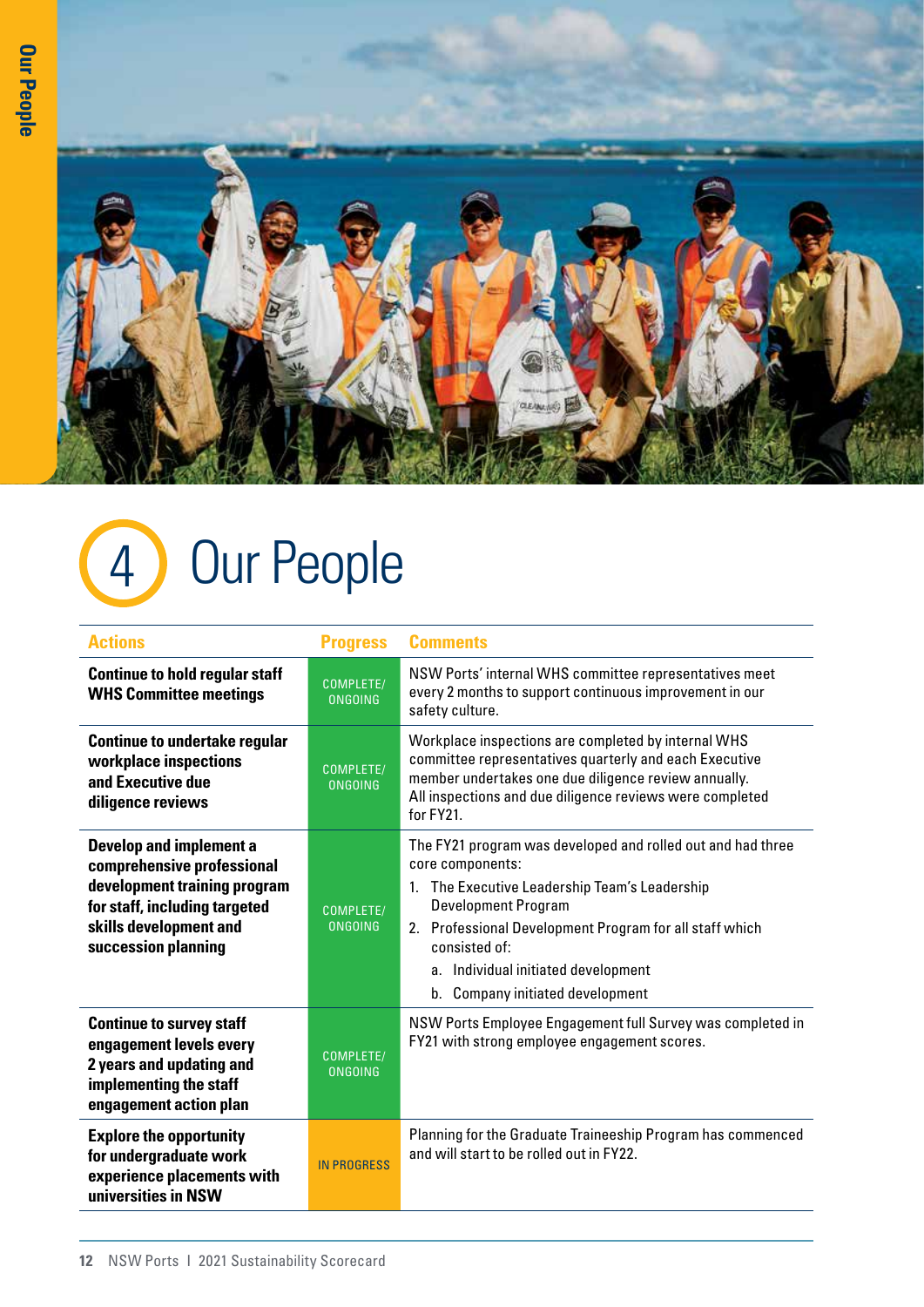